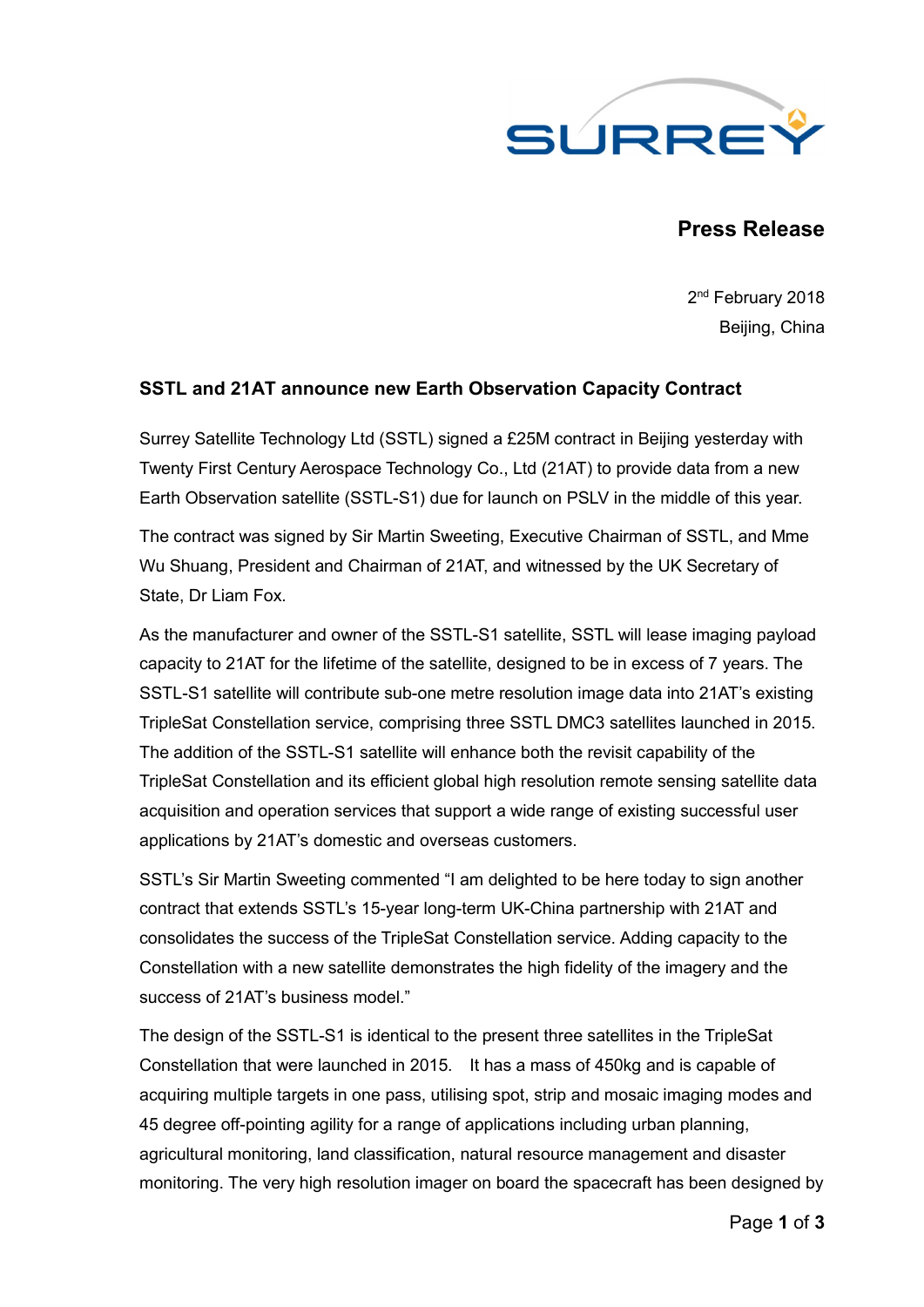

SSTL and will provide sub-one metre resolution images in panchromatic mode and subfour metre resolution images in multispectral mode, with a swath width of about 24km.

### **ENDS**

#### **Notes to editor:**

The full size images for this press release, can be downloaded at www.sstl.co.uk/ Press/SSTL-and-21AT-announce-new-Earth-Observation-data



**SSTL-S1 satellite under construction at SSTL's Guildford UK site. Credit SSTL/Kathryn Graham**

#### **Press Contact:** Joelle Sykes, PR Manager, SSTL Tel: +44 (0)1483 804243 Mob: 07775 000853 Email: j.sykes@sstl.co.uk

## **About SSTL**

Surrey Satellite Technology Limited (SSTL) is the world's leading small satellite company, delivering operational space missions for a range of applications including Earth